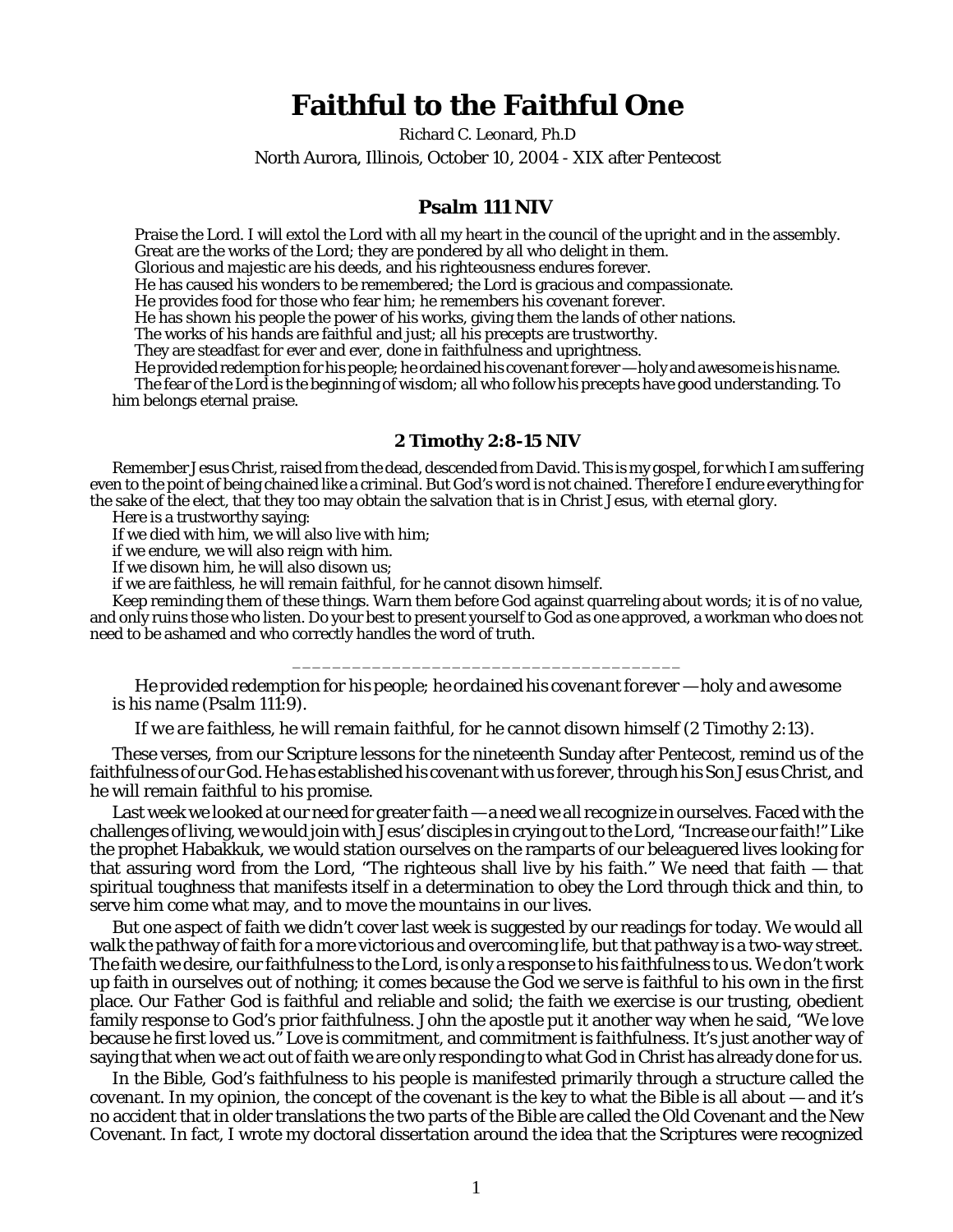to be the Word of God in the first place precisely because they express some aspect of the structure of the biblical covenant.

Obviously I can't give a whole lecture on biblical theology here, but let me just say that the covenant is like a treaty between a Great King and his vassals, those who rule over parts of his empire. Such treaties were a common feature of diplomacy in the ancient world, and examples of them have been found among the Hittites and other peoples that have many of the same features of the covenant we find in the Bible. First the Great King identifies himself — just as the Lord says to his people, "I am the Lord your God." Then the King reminds his servant-king what he has done for him — "I am the Lord your God who brought you out of Egypt, out of the house of bondage." Then the King says, in effect, "These are your obligations to me to keep this treaty in force." In the same way, the Lord lays down our obligations to him, the main one being, "You shall have no other Gods beside me." Our other obligations essentially follow from that one Great Commandment that Jesus quoted, "You shall love the Lord your God with all your heart, and soul, and mind, and strength." Then the Lord sets up some sanctions, or things that will keep this agreement in force. Basically, he says, "If you keep this agreement, you will be blessed, but if you violate this covenant you will be cursed." There are long passages in the Bible that talk about the judgments that come upon those who aren't faithful to God's covenant; perhaps the best example is the Revelation to John, but we'll look at another one later on. And then, finally, there is an act in which the two parties ratify or seal their agreement, by making a sacrifice or by sharing a meal. At Mount Sinai, Moses sprinkled the blood of the sacrifice on the people, and then the elders of Israel went up the mountain, and they "beheld God, and they ate and drank." And, of course, Jesus told his disciples at the Last Supper, "This cup is the new covenant in my blood" — a meal that points to the great sacrifice of the Son of God upon the cross, where he took upon himself that curse we mentioned, bore the judgments for our sin, and reestablished the covenant with a new Israel that would be faithful to God's calling.

Incidentally, whenever we celebrate Holy Communion our worship service follows that same covenant structure. First we sing God's praises and he reveals himself to us as our Great King. Then we listen to his Word of instruction. Then we gather at the table to share a meal with him. Finally, he sends us forth with his blessing. So you see why Holy Communion is such an important act of keeping covenant with our Lord.

Well, I said I couldn't do a lecture on biblical theology but I think you just got one. Please don't quote Acts 26:25 to me, the words of Festus to Paul: "Thou art beside thyself; much learning doth make thee mad." Happily, the Bible contains a brief statement of the covenant: "I will be their God, and they will be my people." Some form of it is found in Exodus, Jeremiah and several other places. "I will be their God, and they will be my people" sort of sums up the responsibilities of each party to the agreement. God agrees to be our God — our leader, governor, provider, protector, Father — and we agree to be his people — his servants, his worshipers, his children.

The covenant is a family thing; we have this relationship with God as members of his household. You parents know what problems arise when children try to run the family, or when parents *let* their children call the shots. Or, in a business, you know what chaos ensues when the employees try to undercut the boss. The Lord says, "I will be their God, and they will be my people." When we turn this around and try to run God, making him *our* servant to do *our* bidding, then it's easy to see how the covenant relationship has gotten out of whack. That's what happened in the religious community Jesus was born into, and that's why Jesus came to restore the covenant — to bring a *new covenant* in his blood.

Psalm 111 mentions the covenant twice in its ten verses. Verses 4-5 say, "He has caused his wonders to be remembered; the Lord is gracious and compassionate. He provides food for those who fear him; he remembers his covenant forever." Verse 9 says, "He provided redemption for his people; he ordained his covenant forever — holy and awesome is his name." Psalm 111 is one of my favorite thanksgiving Psalms because it celebrates God's faithfulness to his covenant. Verse 7 declares that "the works of his hands are faithful and just; all his precepts are trustworthy." Psalm 111 is a reminder that when we talk about *our* faith, we need to see it as a reflection of God's faithfulness to us through his everlasting covenant.

I've said many times from this pulpit that worship is a meeting with God. When we come together as the body of Christ, we need to focus on his presence in our midst. We need to sing of *his* wonders and *his* love, and sing our praises to *him*. Worship is about Jesus Christ, and what our Father has done for us through him. As Hebrews 13:15 says, "Through him then let us continually offer up a sacrifice of praise to God, that is, the fruit of lips that acknowledge his name." And yet, all too often our worship focuses not on God but on ourselves — how much faith *we* have, how dedicated and committed *we* are. Our hymnal is full of songs about *us* and *our faith*, and sometimes I have trouble finding hymns to sing that focus, instead, on the majesty and mystery of God.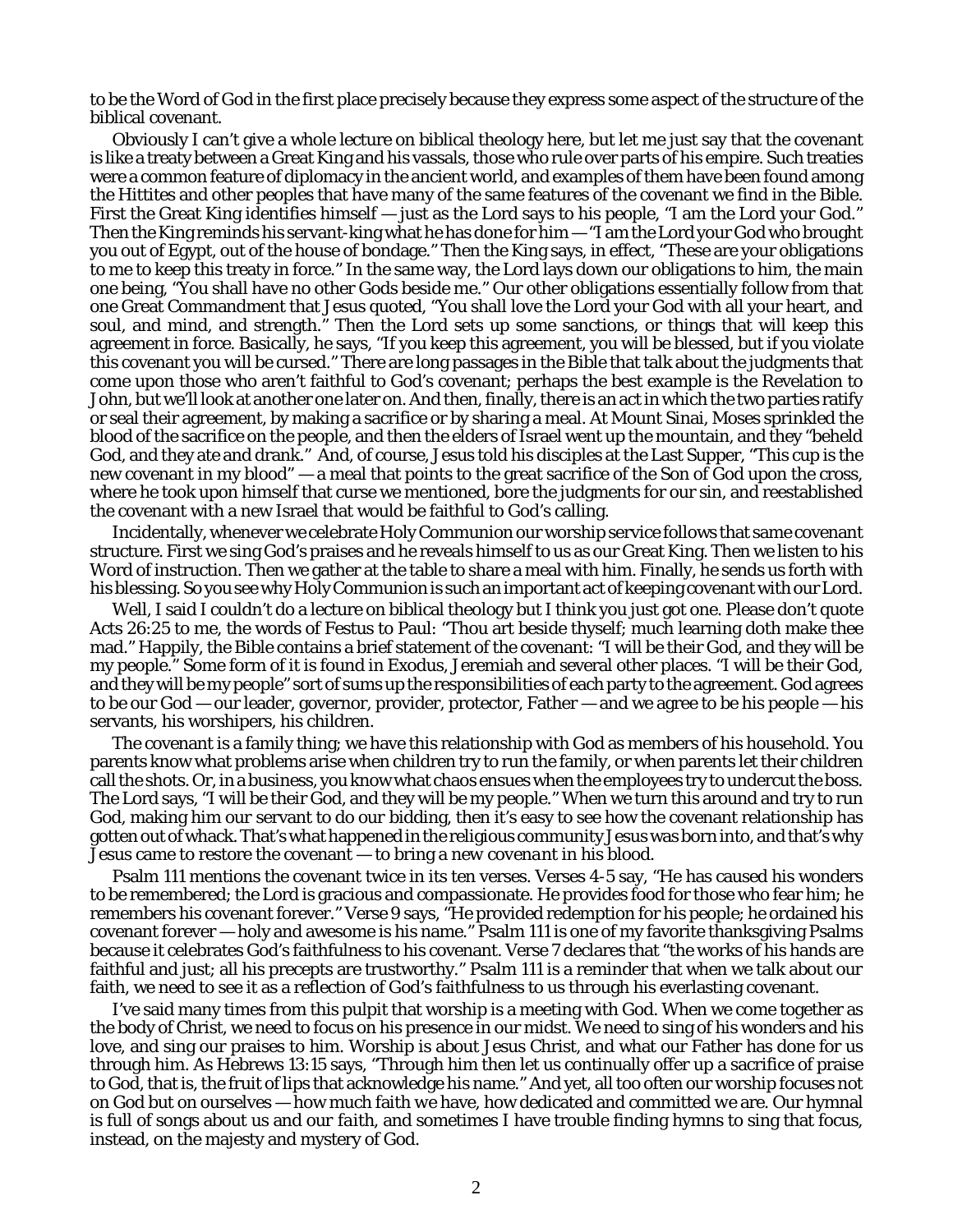Maybe I will step on some toes here, if one of these is your favorite song, but let me give some examples. "To the old rugged cross *I* will ever be true." *"I* have decided to follow Jesus." "This is *my* story, this is *my* song." You see my point — these songs have their place as expressions of our testimony, but they're *me*-centered instead of God-centered. And here's one more that makes me especially nervous: "Take my life and let it be." Well, actually is says, "Take my life and let it be consecrated, Lord, to thee," but I fear some folks really sing it the first way, "Take my life and let it be" — don't bother me, God, with your demands on my life or your plans for me, just bless me and then *let me be* and I'll work everything out for myself, thank you. Or what about that line, "Take my silver and my gold, not a mite would I withhold." Suppose your banker attended this church and you heard him singing *that;* would you get a little nervous about your savings account?

So many of these songs overstate the commitment we're really willing to make: "I'll go where you want me to go, dear Lord . . . I'll be what you want me to be." That sounds wonderful but, realistically now, how many of us are prepared to make that kind of commitment? We *ought* to be that committed, but frankly I look at myself and I wonder if I could sing that song and really mean it. I don't want to lie to God about how great my faith is right now. My request is the same as the disciples: "Increase our faith!" My cry is the same as the father of the boy Jesus healed, "I believe; help my unbelief!" (Mark 9:21).

Do you see, then, why we need to put the spotlight, not on our own faith which can be so feeble and so fickle, but on *him who is faithful?* The apostle Paul got it exactly right when he wrote to Timothy, "If we are faithless, he will remain faithful, for he cannot disown himself." Paul recognized that we can't ground our faith in anything that's found within us. Our faith in God is only a reflection of his prior faithfulness to us, and we have this faith only as his gift. If we have faith, it's only because we're faithful to the faithful One. If we have faith, it's only because we're found in Jesus Christ, "the faithful witness, the first-born from the dead" (Revelation 1:5). As Paul says, "since all have sinned and fall short of the glory of God, they are justified by his grace as a gift, through the redemption which is in Christ Jesus, whom God put forward as an expiation by his blood, to be received by faith. This was to show God's righteousness . . ." (Romans 3:23-25).

"This was to show God's righteousness." In other words, God was righteous where his people had failed him. God was righteous, faithful to the promise he had made to his people, even when they had turned away. God was righteous, keeping the covenant he had made. As Psalm 111 says, "He provided redemption for his people; he ordained his covenant forever." And because God's covenant was made to last, he couldn't just let it go when his people violated its terms. Instead, he made a way to renew that covenant.

Unfaithfulness to God has serious consequences; they're built right into the structure of the covenant. If you remember from my little lecture of a few moments ago, there's a *curse* in the covenant, a warning about the consequences of disobedience. Some of those curses in the Old Testament get pretty graphic. Here's a sample from the Book of Deuteronomy, chapter 28:

*But if you will not obey the voice of the Lord your God or be careful to do all his commandments and his statutes which I command you this day, then all these curses shall come upon you and overtake you. . . . The Lord will send upon you curses, confusion, and frustration, in all that you undertake to do, until you are destroyed and perish quickly, on account of the evil of your doings, because you have forsaken me. . . . The Lord will cause you to be defeated before your enemies; you shall go out one way against them, and flee seven ways before them; and you shall be a horror to all the kingdoms of the earth. And your dead body shall be food for all birds of the air, and for the beasts of the earth; and there shall be no one to frighten them away. . . . You shall betroth a wife, and another man shall lie with her; you shall build a house, and you shall not dwell in it; you shall plant a vineyard, and you shall not use the fruit of it. . . . The Lord will bring you, and your king whom you set over you, to a nation that neither you nor your fathers have known; and there you shall serve other gods, of wood and stone. . . . You shall carry much seed into the field, and shall gather little in; for the locust shall consume it. You shall plant vineyards and dress them, but you shall neither drink of the wine nor gather the grapes; for the worm shall eat them.*

This goes on for 54 verses, and it gets worse — much worse! You can see why we don't read Deuteronomy 28 in church very often. *But that's how seriously God takes this covenant he has granted us.* That's how seriously our faithful One takes this matter of faithfulness. And how it grieves the Lord when his people fail to respond to his faithfulness, and bring on themselves these curses, the consequences of disobedience to his righteous way. The prophets of Israel understood how the Lord was hurt when his people were faithless. Hosea, for example, compared God's people to an unfaithful wife who spurned the